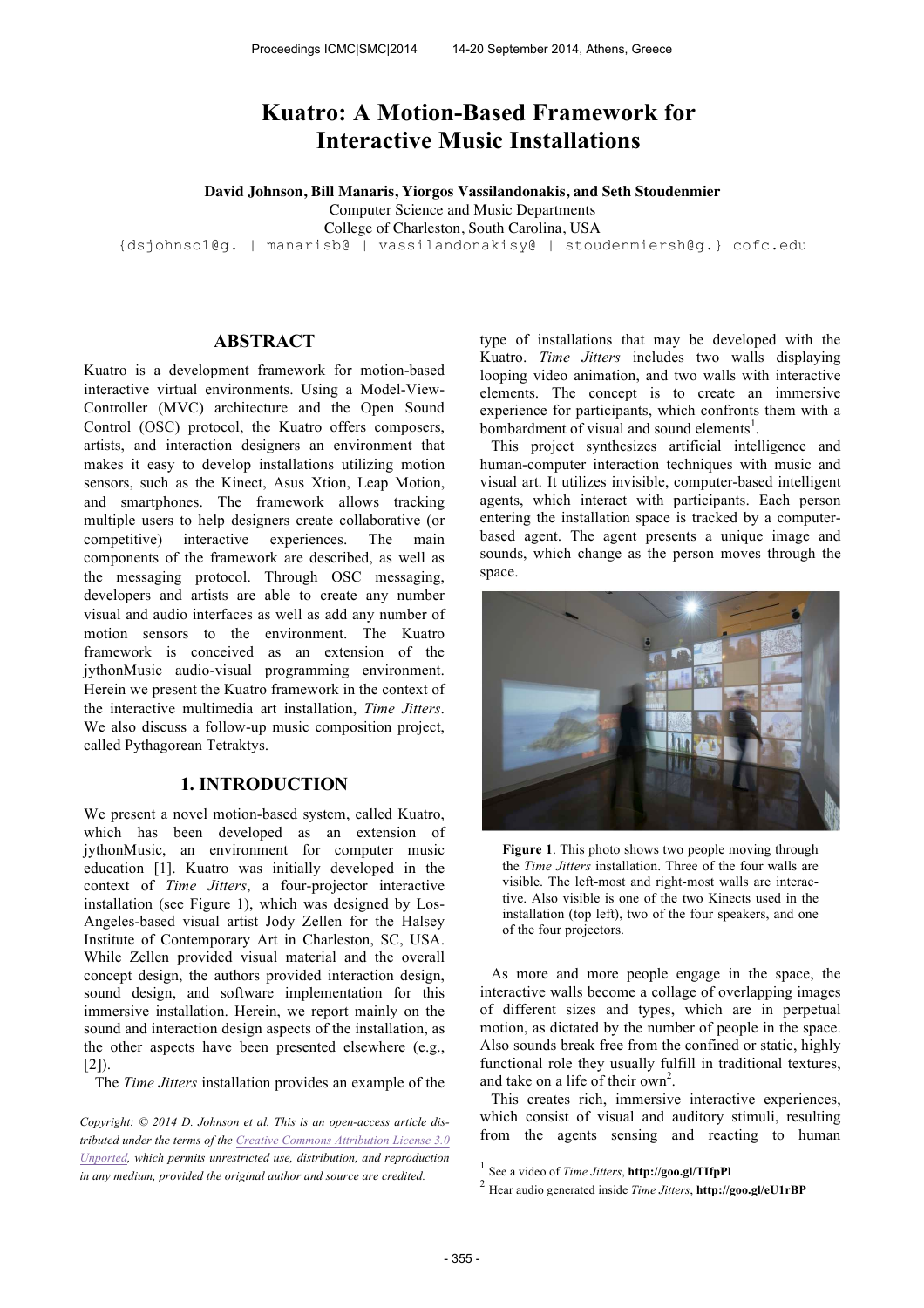movements. These experiences are unique every time, depending on the number and movement of participants through the space.

This installation was developed in collaboration with the College of Charleston Computing in the Arts Program [3]. This work spans several of the thematic areas of ICMC, including gestures, motion and music, interactive performance systems, interfaces for sound and music, new interfaces for musical expression, sonic interaction design, and human-computer musical interaction. It was partially funded by the US National Science Foundation and the South Carolina Arts Commission

# **1.1 Digital Interactive Art**

Digital Art can be examined meaningfully by looking into two main key areas: Interface and Interactivity. Interface refers to the visible/tangible/audible components that allow the capture, communication and exchange of data, a juncture between independent systems, a navigational tool that allows communication between them. Interface allows and controls interactivity by designing the role of the participant and the observer. Ideally, interface is both transparent and self-explanatory, though at times it can also be "meaningful" to the user, by attracting her attention to the interface per se as an object of design, rather than looking through it.

Interactivity is a challenging term, as it refers to broad and constantly shifting ideas, and requires a multidisciplinary approach. As such, it has a decades-long research tradition that challenges both artistic and scientific paradigms. Spiro Kiousis' attempt at offering a definition states:

> *"…Interactivity can be defined as the degree to which a communication technology can create a mediated environment in which participants can communicate (one-to-one, one-tomany, and many-to-many), both synchronously and asynchronously, and participate in reciprocal message exchanges (third-order dependency). With regard to human users, it additionally refers to their ability to perceive the experience as a simulation of interpersonal communication and increase their awareness of telepresence."* [4]

This approach incorporates interactivity as both a "media and psychological variable," and suggests a close and dynamic exchange among structure of technology, communication context and user perception.

It should be obvious that there can be several distinct approaches to designing interactivity. Claudia Giannetti distinguishes media-assisted interactivity in three models: (a) discrete or active systems, in which the user can call content up but has no influence on the transmitted information, (b) reactive systems, where external stimuli, such as user control or altered environmental conditions affect the work's behavior based on feedback structures,

and (c) interactive systems, in which the user can influence the procedure and appearance of the work, through established temporal, spatial or content-based relations [5]. Giannetti also classifies interactivity in terms of behavior and consciousness as: (a) synaesthetic, which involves various materials and elements, such as image and sound, (b) synergetic, which takes place between different states of energy, such as environmental works, and (c) communicative/kinetic, between humans or humans and objects [6, p. 8].

Clearly, the *Timer Jitters* installation falls under Giannetti's (c) categories in terms of both model and behavior. However, the Kuatro system is much more general than that, as it can be used to design different kinds of interactive experiences.

# **1.2 Interactivity in Music**

Performing music is by default an interactive activity. Musicians rely on their musical training and performance tradition to interpret a set of instructions by a composer codified into musical notation, coordinate their actions with those around them, and constantly adjust their timing, volume, timbre and articulation in an interactive manner, whether they follow a conductor, react to each other in a chamber music setting, or engage in free improvisation unaware of upcoming musical events contributed by their band mates. Successful musical performances rely upon their ability to remain constantly engaged in the performance, and anticipate and react meaningfully to the musical gestures of others within a well-defined contextual environment.

Since its early days computer music has offered fresh approaches to timbre and technical possibilities. Its most important contribution however has been the examining and development of new ways of interactivity between composer and performer, performer and computer generated sound, sound and physical space, performer and physical space, and generated sound and audience.

In recent years, as computers have become able to handle large data efficiently, composers have been experimenting with expanding interactivity design to include physical space, human gesture and multimedia. Such interactions with the physical and visual domains have allowed computer musicians to incorporate gestures of a physical nature, which have forged new dynamic relationships between the digital environment and the external world and allowed novel structural and formal possibilities. Some composers have captured and imported such concepts into instrumental compositions via computer assisted composition software. For example, Composer Philippe Leroux used *Open Music* to transform his own handwriting captured on a Wacom tablet into pitch/rhythm patterns in his piece *Apocalypsis*  (2005). The handwriting was also transformed into spatialization patterns for diffusing the electronics through the surround sound speaker system [7]. Gesture capture sensors have made interactive audio-visual installation projects possible. *Virtual Pottery* uses hand gesture to craft a virtual audiovisual installation combining physical metaphors of 3D pottery objects and sound shapes [8]. *SoundLabyrinth*, a multichannel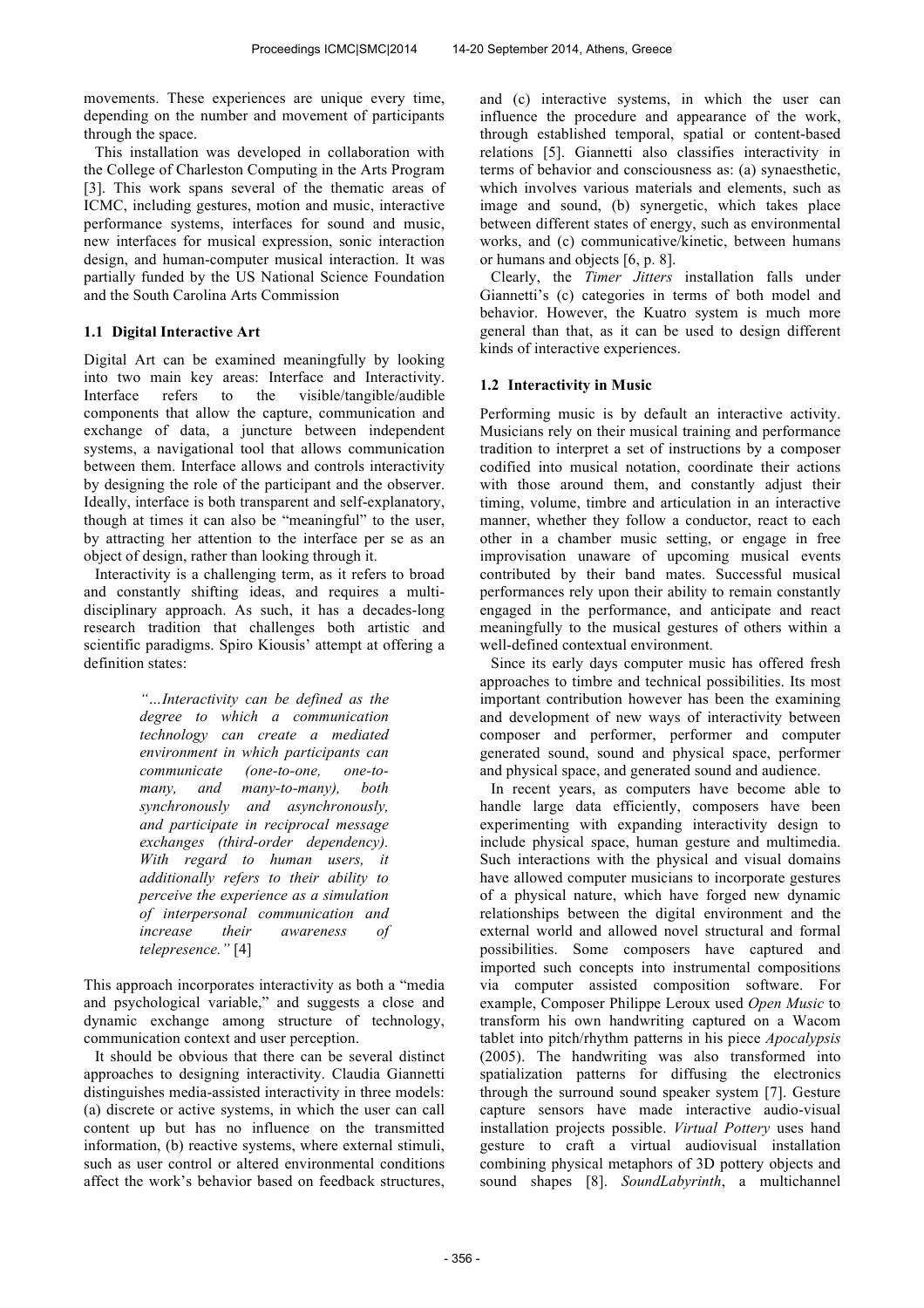interactive audiovisual artwork explores the relationship between physical gesture and sound. Using the Kinect's skeleton tracking algorithm, it maps subject locations to XYZ coordinates, and generates sounds fed to an elaborate speaker system in a dome-spaced environment [9].

Another example is Tom Mays' *Acousmeaucorps* interactive sound installation, which generates spatialized sound by tracking movement and position data through a video camera connected to a computer running Max/MSP/SoftVNS. The human body becomes a performance instrument, generating and triggering sounds and building musical sequences through walking, running, moving arms, and even flexing fingers. This installation aims to encourage visitors to become creators and performers of their own music and dance, by moving through the space and experiencing the generated sounds [10].

Interactive virtual environments may also be used to analyze, represent, and interact with large data sets, as in the *AlloSphere*. The *AlloSphere* is a 3-story spherical structure designed as a fully immersive multimedia virtual environment for scientific studies and artistic performances. It was conceived as an instrument for interpreting big data visually and aurally. *AlloSphere* is based on the Device Server, a development framework for mapping distributed interactive devices to visual and auditory output using an OSC communication protocol [11].

# **2. INTERACTION DESIGN**

As mentioned earlier, *Time Jitters* was a multimedia art exhibit for the Halsey Institute of Contemporary Art. The first iteration of the Kuatro was developed to support the environment designed for this exhibit. The environment consisted of a  $20'$  x  $14'$  (6.1m x 4.3m) room with four projectors displaying content on each of the four walls of the room (see Figures 1 and 2).



**Figure 2.** *Time Jitters* space. The interactive walls are denoted with Kinect images.

#### **2.1 Interaction Language**

The overhead view of the space was mapped to an XY plane and divided into four horizontal zones. Using the Kuatro framework, users' locations in the *Time Jitters* space were tracked using two Kinects. Each of the Kinect's output data was processed by separate Kuatro Client applications running on different workstations. The clients sent sensor data to the Kuatro Server for coordination within the Virtual World. After data coordination, the Kuatro Server broadcast the users' virtual world locations to all views registered with the server.

In developing the *Time Jitters* exhibition we took advantage of the framework to create two views, an audio view and a visual view. The independent development of the views afforded the visual artist and the composer freedom to express their artistic visions. For each view we mapped user events to specific actions. These are further explained in the following sections.

#### *2.1.1 User Events*

The *Time Jitters* exhibit supported three user events:

- **User Enters Space** When a user enters the space, the Kuatro Server recognizes the user as a new user, adds them to the virtual world coordinate space, and sends a *newUser* message to all registered views (see section 4 for more information about the messaging protocol).
- **Users Moves** As users move inside the space, the Kuatro Server updates their coordinates in the virtual world coordinate space, and sends *userCoordinates* messages for each user to all registered views.
- **User Exits Space** When a user exits the space, the Kuatro Server removes them from the virtual world coordinate space, and sends a *lostUser* message to each of the registered views.

# **3. SOUND DESIGN**

With the predefined user events in mind, we designed modular soundscapes that worked well when there was one user in the room as well as when there were multiple users in the room.

Soundscapes were built by manipulating and layering pre-recorded sounds emanating from crystal glasses. These glasses were either

- "finger-bowed", or
- struck with various objects within the resonant space of a grand piano.

The sound environment was meant to match the physicality of the enclosed visual space of the installation, with the perceptible piano resonance present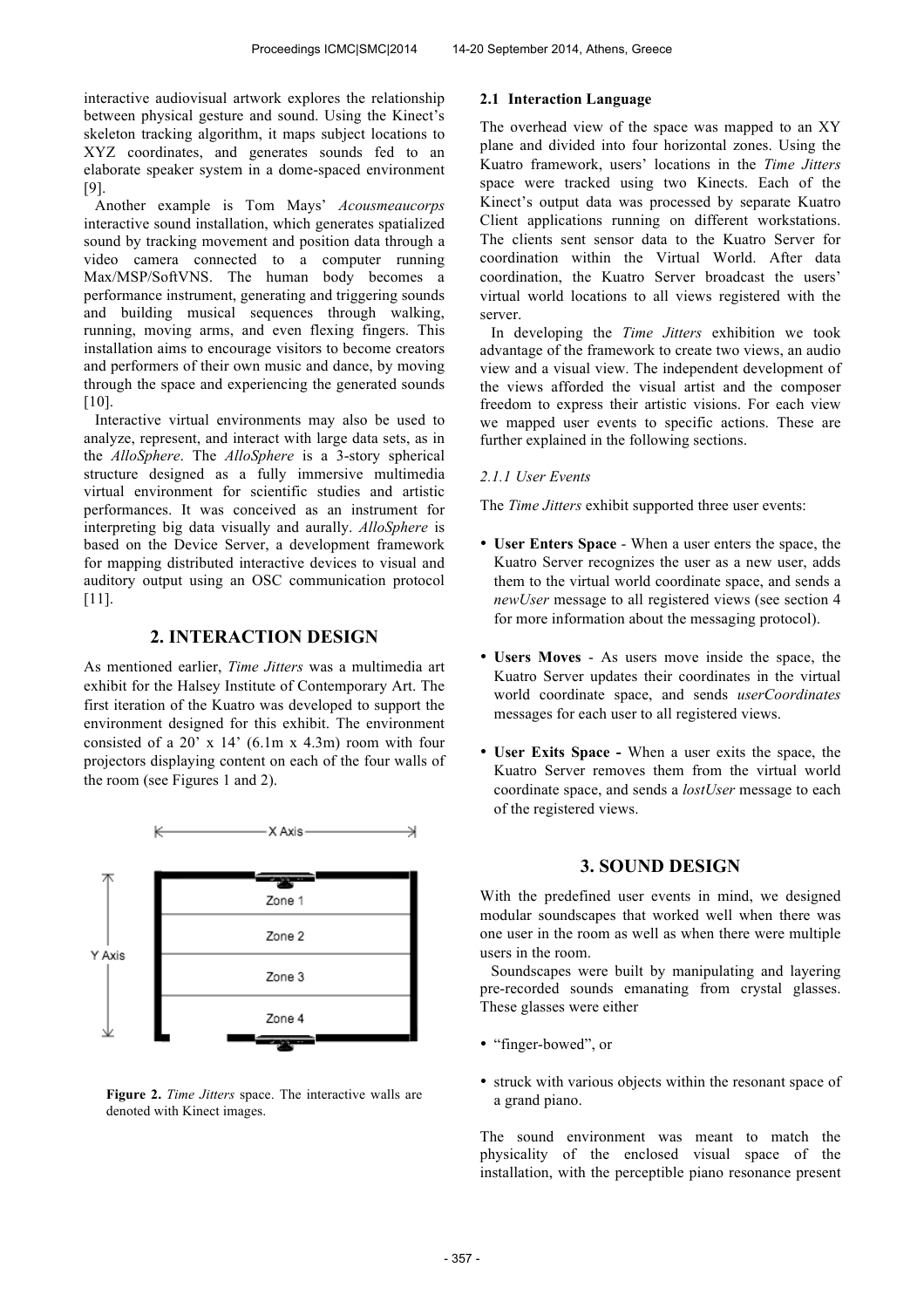in all the recorded sounds. At the same time, the sounds were specifically designed to contradict the raw quality of the news images by introducing a sense of familiarity and calmness<sup>3</sup>.

Recorded sounds were heavily processed with standard techniques, such as pitch shifting, time stretching, compression, equalization and digital effects to produce a wide palette of timbres that were organically related yet diverse and interesting.

#### **3.1 The Glaser - A Sound Exploration Instrument**

In order to facilitate exploring various sounds and quickly manipulating their attributes (e.g., frequency, volume, and panning), we designed a specific instrument, called the "Glaser."<sup>4</sup> The "Glaser" consists of three displays with 8 sliders each (see Figure 3). These displays work in parallel, i.e., the first slider (across all displays) controls the first assigned sound, whereas the second slider (across all displays) controls the second sound, and so on.



**Figure 3.** Two of the three Glaser displays controlling frequency and volume (panning is not shown) for 8 different sounds simultaneously.

"The Glaser" allows the user to control volume, frequency, and panning of eight audio samples simultaneously. Each display's faders are oriented to match their natural orientation, i.e., frequency and volume are vertical (low to high), and panning is horizontal (left to right). As each fader is adjusted, the corresponding audio is altered accordingly and that value is displayed in a textual output window (not shown here). It is important to note that this does not alter the actual audio file, but only what is heard dynamically. The outputted values may then be used in the code that drives the installation.

The initial motivation behind "The Glaser" was to provide an environment to aid in the creation of the various sound states in the Time Jitter project. However, it is quite useful for other related projects.

#### **3.2 Sound Assembly**

Drawing from this library of processed sounds, textures were built that aimed to be frequency-band specific and harmonically coherent, approximating overtone series spacing, bell harmonies, or even tonal-referential chords.

A "zero-state" texture was created to play continuously when the installation space was empty of users with the intent to attract the ear of passers-by and entice them into entering the space. This was intentionally rich and wide in frequency range, comprising eight layers of loops, each set to a different and quite long loop cycle, so that it gave the illusion of being non-repetitive, somehow stable and catchy. The same sound material used in the "zero-state" texture became the building blocks for the user-based sounds (see Figure 4).



**Figure 4.** Sound design using sound building blocks in conjunction with user events and Kuatro space zones (see Figure 2).

Each user event was tied to a musical attribute for manipulation. Sound events were built with several layers of the sounds mentioned above, organized into two categories: a) "entrance" sounds and b) "in-the-zone" sounds. "Entrance" sounds were conceived with a strong, identifiable attack component that would occur once, triggered by the entrance of a user into one of the predefined zones in the installation. They were timbrally rich and mostly percussive, so that the user could quickly associate them with the corresponding shifts in the visual elements, as well as the specific spot they occupied within the installation space. Before the "entrance" sounds died away, "in-the-zone" sounds were introduced in a crossfade manner. These were multilayered textures of sinetone-like sounds, tuned in ratios close to the overtone series, occupying specific frequency regions, and planned to complement each other in case of multiple

 3 Hear an example, **http://goo.gl/eU1rBP**

<sup>&</sup>lt;sup>4</sup> "The Glaser" is named after Matthew Glaser, a freshman computermusic class student, who designed an early version of the instrument.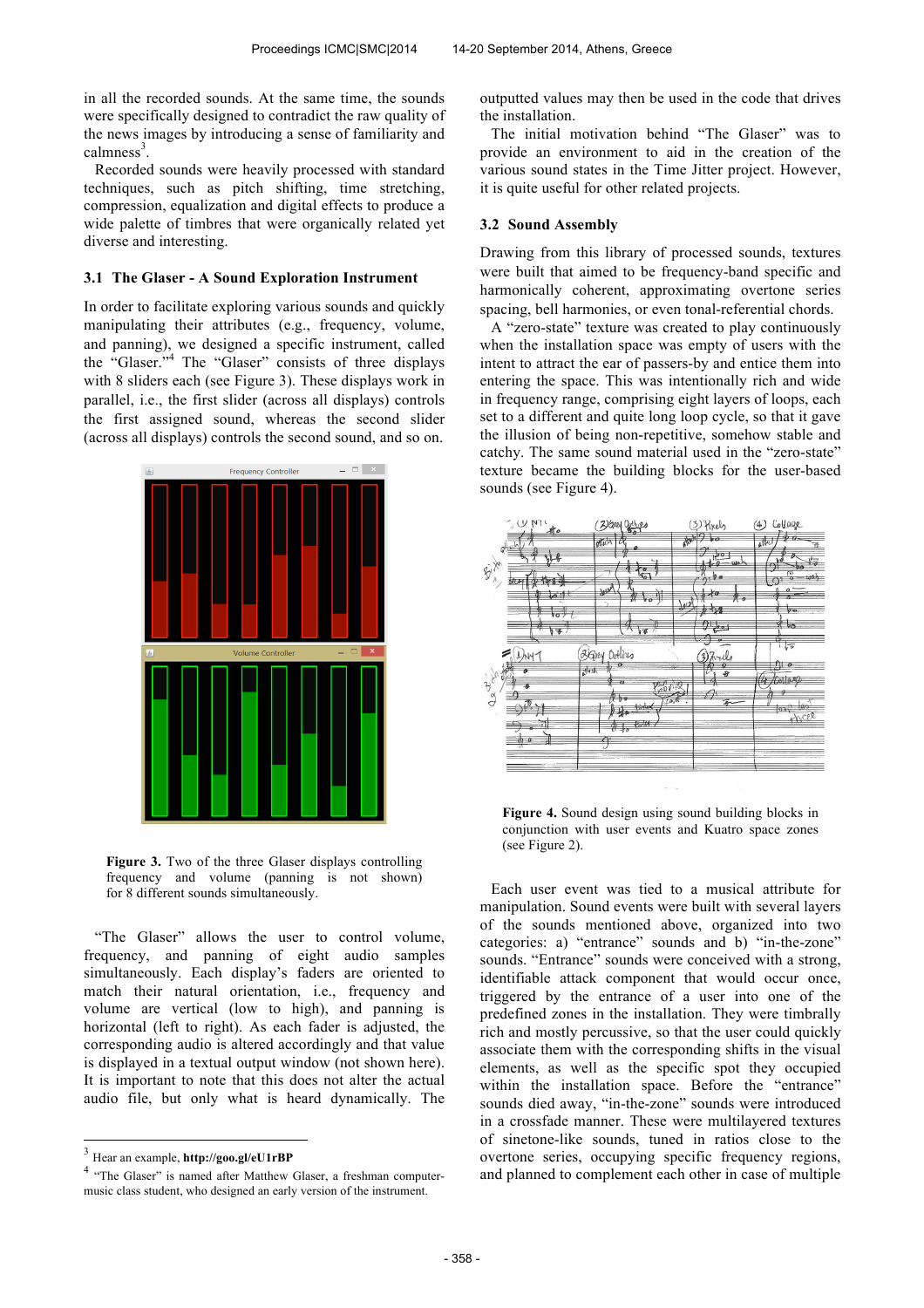users. They were looped in irregular time intervals so that the resulting timbre was constantly shifting with the intention that if a user stayed within a specific zone, they could choose to focus on the shifting timbre and experience the internal motion of the sound.

- **User Enters Space**  When the user entered the space, the zone's "entrance" sound was triggered, cutting off the "zero-state" soundscape, and quickly crossfading into the looped "in-the-zone" texture.
- **User Moves**  As the user moved within the space, once the "entrance" sound had faded, the "in-the-zone" sounds come to the foreground, which "follow" the user by panning between the speakers, as the user moves laterally within a zone.
- **User Exits Space**  Upon exiting the space, the "in-thezone" sounds fade out and the "zero-state" soundscape fades back in.

A lot of care was taken to give each additional user that may enter the space a different sound identity, so that they could quickly associate their movements in the space with their own assigned sounds, and at the same time be aware or even surprised of how their sound worked with or against the sounds of other users, therefore creating motivation for users to move towards or away from each other. Each time an additional user entered, the overall sound of the installation space would appear to be radically altered, yet within minutes, a new blend of stability was established. The users were thus motivated towards both making exaggerated moves and standing still.

#### **3.3 Visual Interaction Design**

For completeness, we provide a quick overview of the interaction design we provided to the visual artist. The artist, Jody Zellen, was commissioned by the Halsey Institute, as part of her *Above the Fold* series. Using images taken from the front page of the New York Times over a year period, Zellen selected a number of images and digitally processed them until they became her own works. The *Time Jitters* exhibit was designed to show users the transitions that Zellen went through as she worked through each piece.

Initially, the artist came to us with the idea to use 5 on/off sensor plates on the floor. We explained to her the capabilities of the Kuatro system, and provided to her the above interaction design.<sup>5</sup>

# **4. THE KUATRO FRAMEWORK**

Integrating motion sensors into interactive spaces is a non-trivial task that often requires a deep understanding of the sensor technology being used, thus making entry into the field of interactive music and art difficult for composers and artists. The Kuatro has been designed to reduce the technological barriers of developing sensorbased multimedia interactive art installations so that composers, artists and interaction designers can focus on expressing their visions.

The Kuatro was designed using the Model-View-Controller (MVC) architectural pattern. Using this pattern simplifies the development of interactive systems by allowing for independent development of the various Kuatro components. This allows composers, artists and designers to focus on the components that are important to their work. It also facilitates use of various controllers, such as motion controllers like the Kinect or Asus Xtion or gestural controllers like the Leap Motion or a smartphone (e.g., iPhone). To help support heterogeneous controllers and communication among various Kuatro components, we provide a messaging API using Open Sound Control (OSC) [12].

#### **4.1 Architecture**

Using the MVC pattern the Kuatro framework defines three types of components, (a) Kuatro Clients, (b) The Kuatro Server and (c) Kuatro Views. Figure 5 shows where each component fits into the MVC architectural model. Communication between the components is handled via OSC messages (see next section).

The Kuatro Clients receive user input from the motion sensor devices, and send it to the Kuatro Server. As part of the framework, we have developed a client for the Kinect and are working on an additional client for the Asus Xtion controller.

The Kuatro Server receives data from the various clients and normalizes it, coordinates data from overlapping sensors (performing error correction through averaging), and uses the data to update a virtual model of the interation space being tracked. As the virtual model is being updated, the server sends updated information to the Kuatro Views.

The Kuatro Views receive information about updates to the virtual model, and manipulate / update the user interfaces defined by artists and composers.



**Figure 5**. The Kuatro MVC Architecture.

 5 See a video demo, **http://goo.gl/TIfpPl**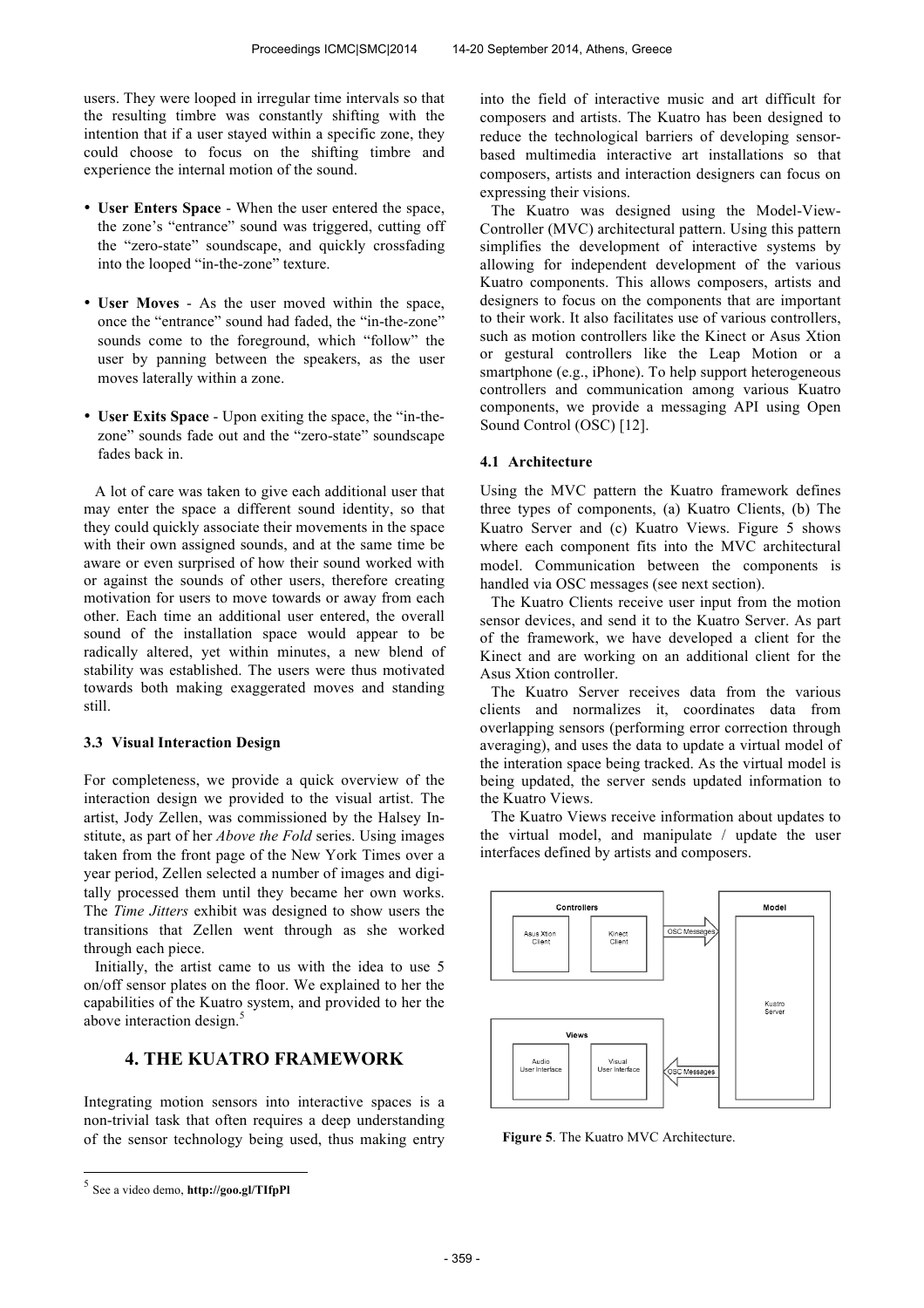Using the view components, artists and composers can create their own interfaces to represent the data in various formats. For example, an artist may create a Visual View which displays and modifies their artwork based on user location in the virtual world; or a composer my create an Audio View which plays and modifies sounds they have designed based on user location. The Kuatro framework facilitates creating views with specific artistic objectives, while keeping them independent from the rest of the system.

The Kuatro was developed in Jython using custom music and GUI libraries [1]. By using OSC in the framework's design, additional devices and views can be developed using any language as long each component implements the Kuatro's messaging contract.

## **4.2 OSC Messaging API**

To support distributed heterogeneous components we have designed a simple OSC protocol for the Kuatro framework. Open Sound Control (OSC) was designed at CNMAT as a transport protocol to support interactive music. Using the concept of address spaces to organize messages and parameters affords developers the flexibility in design rather than having to adhere to strict parameters that may not meet their needs. Since its development in 1997, OSC has been used in a variety of interactive instruments and exhibits [13]. OSC was chosen as the messaging framework because the Kuatro is designed for interactive spaces with heterogenous components distributed over a network.

The Kuatro OSC protocol consists of messages that are sent from the client and received the by the server at a specific OSC address. The following section provides an overview of the Kuatro OSC protocol.

#### *4.2.1 Kuatro Client-to-Server API*

Kuatro Clients may send the following OSC messages to the Kuatro Server:

- **Register Controller** registers a controller device.
- **New User** updates the virtual world with location information about a new user, i.e., a user that has just entered the controller's viewing space. This includes a unique user ID, and location coordinates.
- **Lost User** indicates that a particular user has exited the controllers viewing space.
- **User Coordinates** provides location information about a particular user as (s)he moves within the controller's viewing space.

#### *4.2.2 Kuatro View-to-Server API*

The Kuatro View-to-Server API allows views to register callback functions to be called by the Kuatro server. Using callback functions allows the views to encapsulate and hide from the server what they do with the data. The server just calls the view functions when needed, and the views directly update themselves. Kuatro Views use the following OSC messages:

- **Register View** this message registers a visual or sound view with the server providing connection information to the view's OSC port.
- **New User** this registers a callback function to be called when a new user is added to the virtual world. When called, this function expects the new user ID and the XYZ coordinates.
- **Lost User** this registers a callback function to be called when a user is removed from the virtual world. When called, this function expects the user ID.
- **User Coordinates** this registers a callback function to be calledwhen a user's location has been updated in the virtual world. When called, this function expects the user ID, and the new XYZ coordinates.

#### **4.3 Adding Kuatro Components**

Using the OSC API described in the previous section adding new motion controllers and views is as simple as registering new components with the Kuatro Server. In cases where the viewing areas of devices overlap, there is calibration step that must occur to ensure the Kuatro Server recognizes the sets of data from the multiple devices as being a single user. After calibration has occurred, as a user enters the Kuatro environment the Kuatro Server handles the coordination of data from the separate devices to into a single set of data for the individual user.

# *5. PYTHAGOREAN TETRAKTYS*

This section describes an on-going music composition project involving the Kuatro framework. The title of this project is *Pythagorean Tetraktys*. It has a strong component of interaction between physical space, perception of sound field and movement, and human gesture. It is also a study in and an exposition on how musical form can be constructed from primitive elements following Pythagorean principles of harmony and sound synthesis.

This composition project is based on and informed by research results stemming a decade-long interdisciplinary project in exploring applications of Zipf's law and fractal geometry in the analysis, composition, and performance of musical works, e.g., [14, 15, 16, 17, 18].

The Tetraktys was very important to the Pythagoreans, as it symbolized the deeper mysteries of the cosmos and its creation. Not much is known about the Pythagoreans (they were sworn to an oath of secrecy) and the first writings about them come from hundreds of years later. However, various writings about the Tetraktys (and the Pythagoreans) have survived, indicating the significance of it, e.g., [19, 20, 21].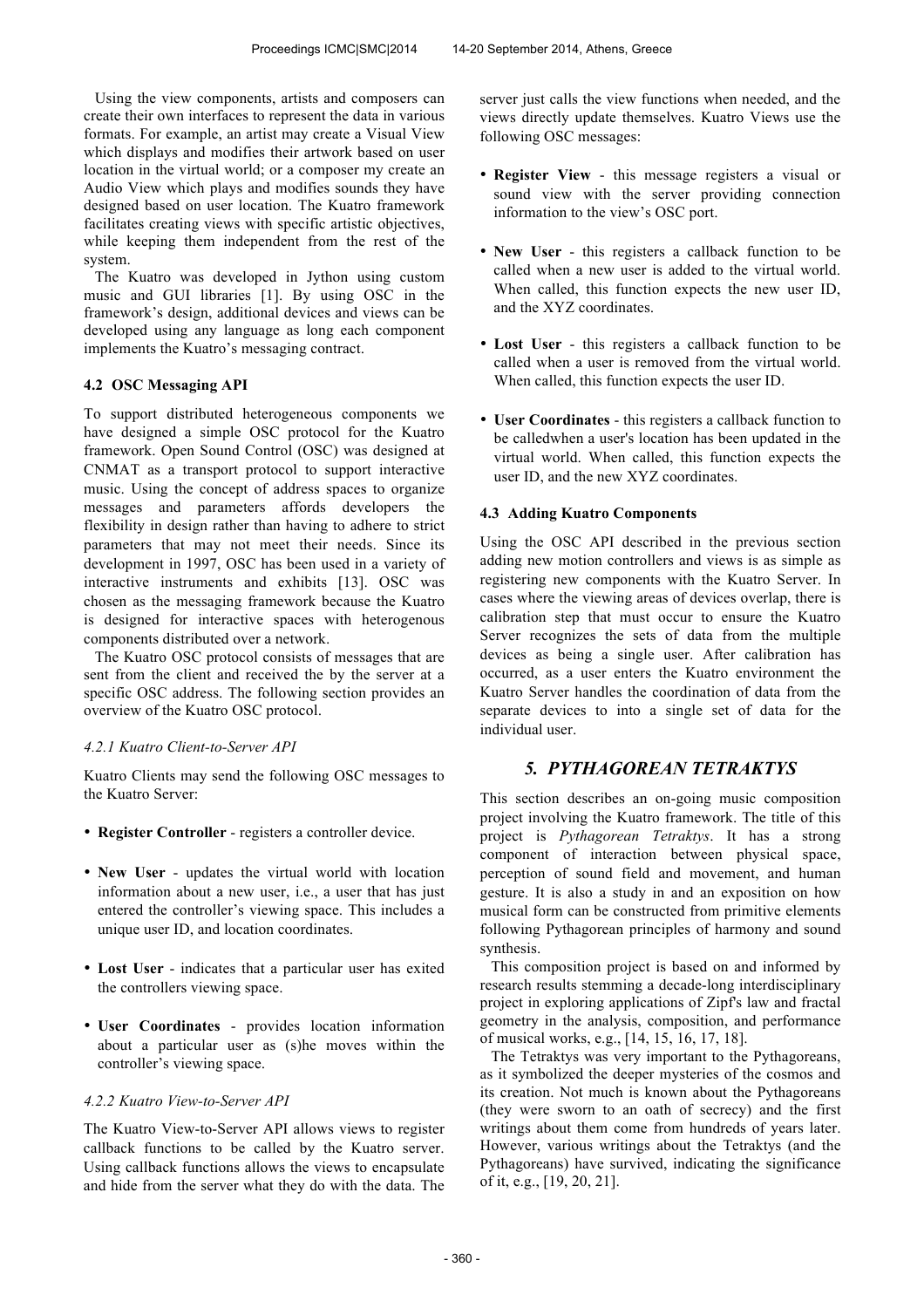Due to the limited space, herein we provide an overview of the composition space and approach of the piece.

#### *5.1.1 Requirements*

*Pythagorean Tetraktys* uses a single human performer with a musical instrument (e.g., voice, guitar, violin, etc.). The only requirement is that the instrument is portable. A single computer running the Kuatro system, with a single Kinect and a projector, is utilized. A wireless microphone is used to capture the audio generated by the instrument and transmitted to the computer's audio subsystem.

Visually, the composition is performed on the Pythagorean tetraktys shape (see Figure 6).



**Figure 6.** The tetractys (Greek: τετρακτύς) is a triangular figure arranged in four rows – one, two, three and four points, adding up to ten. It was an important mystical symbol to the Pythagoreans.

#### *5.1.2 Overview*

The piece unfolds by having the performer moving through a virtual space created by the Kuatro and projected by the computer to a screen. The performer's movements are captured by the Kinect, similarly to the *Time Jitters* installation. As the performer steps on each of the points defining the Tetraktys, he performs short fragments of linear material, of which the computer initiates a recording. When the performer steps off a point, the computer loops and plays back the audio recorded. The performer can control the looping functionality (start recording, start looping, stop looping, delete recording) based on his/her positioning relative to a point.

The points are numbered 1-10 (starting from the top, and moving left to right). The first point (top, corresponding to 1) reproduces recorded sound as is. The second point alters the looped audio by increasing its frequency by 2, and lowering its volume by 1/2. The third point increases the frequency by 3 and volume by 1/3, and so on. In the end, the music recorded and looped by the performer creates a texture modeled after proportions similar to the harmonic (overtone) series (i.e., 1/1, 1/2,  $1/3$ ,  $1/4$ ,  $1/5$ , and so on) producing a complex yet harmonious combination of timbres and rhythms.

Additionally, and most importantly, sounds are distributed in space (using a combination of panning and depth/reverb) in spatialization patterns that correspond to the patterns of the Tetraktys points, recreating in physical space perceivable structures that are also derived from proportions similar to those that generate the sound material. Based on the aforementioned audio-visual structure, the narrative of the piece unfolds in space and time, creating pathways in the space and musical texture that enhance the perception of the Tetrakys proportions, as well as explore inner relationships and sonorities within this space. Finally, the audience experiences the sounds through audio streaming software (e.g., Airfoil, Airfoil Speakers app) on their smartphones connected to a local WiFi network, and through individual stereo headphones.

# **6. CONCLUSION**

We presented an overview of the Kuatro framework for developing motion sensor based virtual environments. By removing the complexity of dealing with multiple types of sensors, the Kuatro enables artists and composers to quickly and easily create any number of interactive interfaces to realize their artistic visions. The Kuatro also makes it simple for developers to introduce new types of gesture and motion sensors into the system to extend the levels of interaction available.

To further remove complexity from the implementation of interactive installations, we plan to package Kuatro clients as plug and play hardware devices. For example, we plan to package a motion sensor such as an Asus Xtion Pro with a small microcontroller such as the Raspberry Pi. Users would then simply need to configure the device with the IP address of the server.

The Kuatro has already been used in developing two interactive installations so far. The first is the *Time Jitters* visual art installation described in the introduction section. The second is the *Pythagorean Tetractys*, which captures a performer's location within a triangular space to generate and spatialize sound. We hope to use this framework as the basis for many new interactive sound installations and instruments.

#### **Acknowledgments**

This work has been partially funded by the US National Science Foundation (grant DUE-1044861). The following individuals contributed significantly to the *Time Jitters* installation, in addition to the visual artist Jody Zellen these are Mark Sloan, Andrew Steever, Lizz Biswell, and Karen Ann Myers. Also Dana Hughes and Kenneth Hanson have contributed to the development of the jythonMusic libraries upon which the Kuatro framework is based. Finally, Matthew Glaser provided the inspiration for the development of the Glaser instrument.

## **7. REFERENCES**

[1] B. Manaris, and A. Brown, *Making Music with Computers: Creative Programming in Python*,